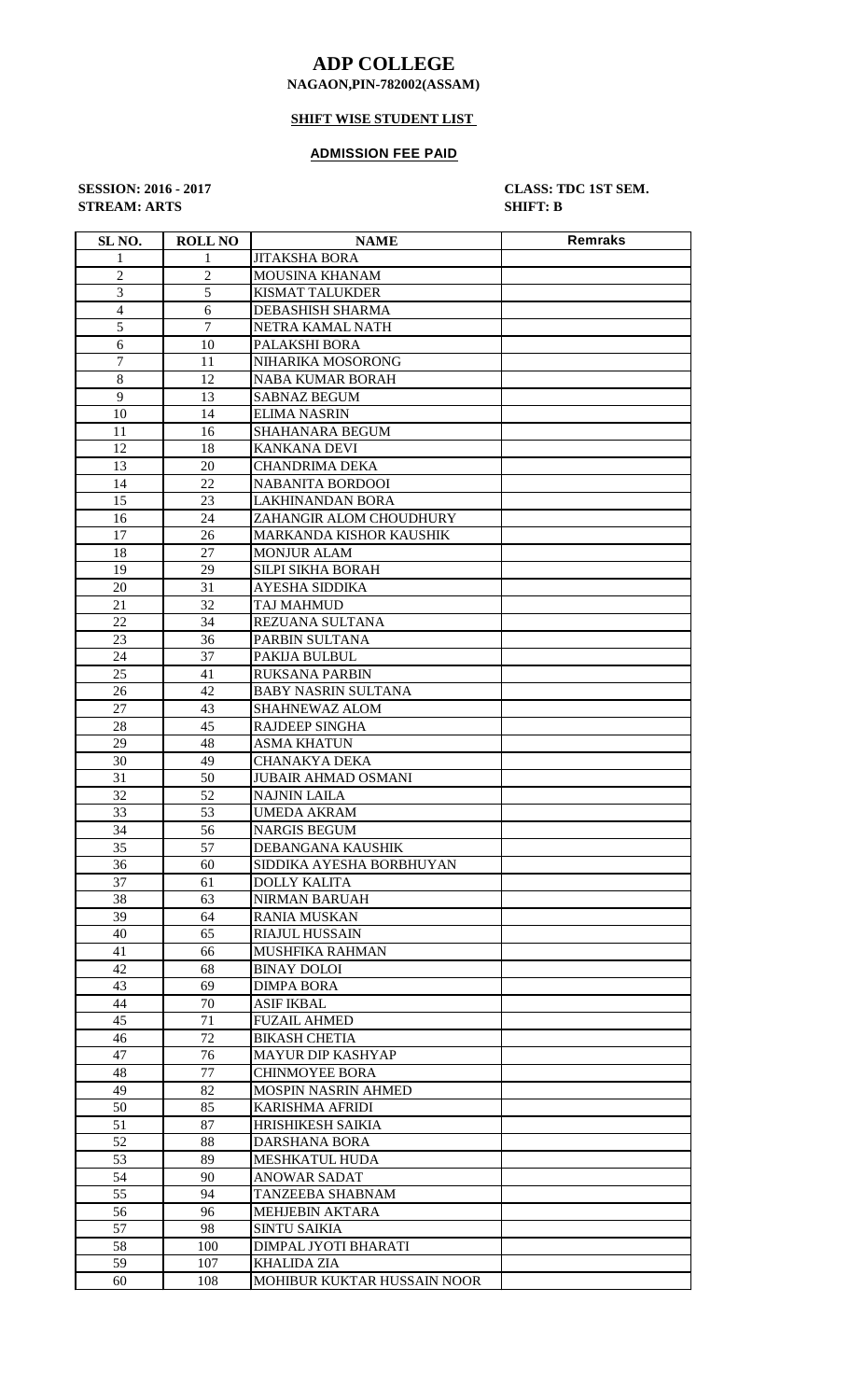| 61  | 109 | <b>SABITA SAFI</b>         |  |
|-----|-----|----------------------------|--|
| 62  | 110 | ABUSUFIAN TALUKDAR         |  |
| 63  | 113 | <b>IFTISAM AHMED</b>       |  |
| 64  | 114 | NIYAR DEEP NATH            |  |
| 65  | 116 | HIMASHREE SARMAH BORDOLOI  |  |
| 66  | 117 | <b>KULDEEP BORA</b>        |  |
| 67  | 119 | <b>HABIBA KHANOM</b>       |  |
| 68  | 121 | <b>REJINA KHATUN</b>       |  |
| 69  | 122 | RISHIKA SAHA               |  |
| 70  | 123 | FARHANA YASMIN             |  |
| 71  | 128 | MURSHIDA AKTAR KHAN        |  |
| 72  | 131 | <b>BIPLOV BINOY BHUYAN</b> |  |
| 73  | 132 | <b>MEENHAJ E HASSAN</b>    |  |
| 74  | 134 | KUMAR HIMNSHO SAIKIA       |  |
| 75  | 139 | DIPANJALI BORDOLOI         |  |
| 76  | 142 | NISHI NIRJYASH BORAH       |  |
| 77  | 144 | <b>SURAJ CHETRI</b>        |  |
| 78  | 146 | PIYALI DAS                 |  |
| 79  | 147 | <b>SUMKI BORAH</b>         |  |
| 80  | 148 | ANTARA SAHA                |  |
| 81  | 150 | <b>KALPAJIT BORA</b>       |  |
| 82  | 153 | DIPSHIKHA LASKAR           |  |
|     | 154 |                            |  |
| 83  |     | PALLABI BANIA              |  |
| 84  | 159 | JATIN BHUYAN               |  |
| 85  | 160 | <b>RASHMI BORA</b>         |  |
| 86  | 161 | <b>BIKASH DEKA</b>         |  |
| 87  | 162 | MITHU BORDOLOI             |  |
| 88  | 163 | <b>TANAYA DEVI</b>         |  |
| 89  | 164 | PARTHA PRATIM SAIKIA       |  |
| 90  | 165 | PUJA DEVI                  |  |
| 91  | 167 | HIRAK JYOTI BORDOLOI       |  |
| 92  | 168 | ABHINANDAN NATH            |  |
| 93  | 171 | <b>EMON LASKAR</b>         |  |
| 94  | 176 | <b>RASHMI REKHA DEVI</b>   |  |
| 95  | 178 | <b>HIRANYA BORAH</b>       |  |
| 96  | 182 | AKASH HAZARIKA             |  |
| 97  | 185 | UTPAL KUMAR DAS            |  |
| 98  | 186 | MADHURJYA JTYOTI DAS       |  |
| 99  | 187 | NEELUTPAL DAS              |  |
| 100 | 189 | <b>KANGTHIR TOKBI</b>      |  |
| 101 | 190 | <b>MIRLYN RONGPIPI</b>     |  |
| 102 | 191 | <b>WAISONG ENGTI</b>       |  |
| 103 | 192 | PURNA INGTI                |  |
| 104 | 199 | HANGMUKRANG TERANG         |  |
| 105 | 204 | PRATIVA BORDOLOI           |  |
| 106 | 206 | NABANITA BASUMATARY        |  |
| 107 | 208 | ANGSHUMAN DEURI            |  |
| 108 | 209 | NITU MONI RABHA            |  |
| 109 | 211 | SURAJ KR. PUMA             |  |
| 110 | 212 | DHRUBA JYOTI SWARGIARY     |  |
| 111 | 214 | <b>JINNAT PARBIN</b>       |  |
| 112 | 219 | <b>SHAMIM AHMED</b>        |  |
| 113 | 221 | SANMAN HASH GOSWAMI        |  |
| 114 | 222 | LAKHYAJIT KALITA           |  |
| 115 | 223 | <b>SAKLIN MUSTAQUE</b>     |  |
| 116 | 226 | NEJMUN KHATUN              |  |
| 117 | 229 | LALITA RAM                 |  |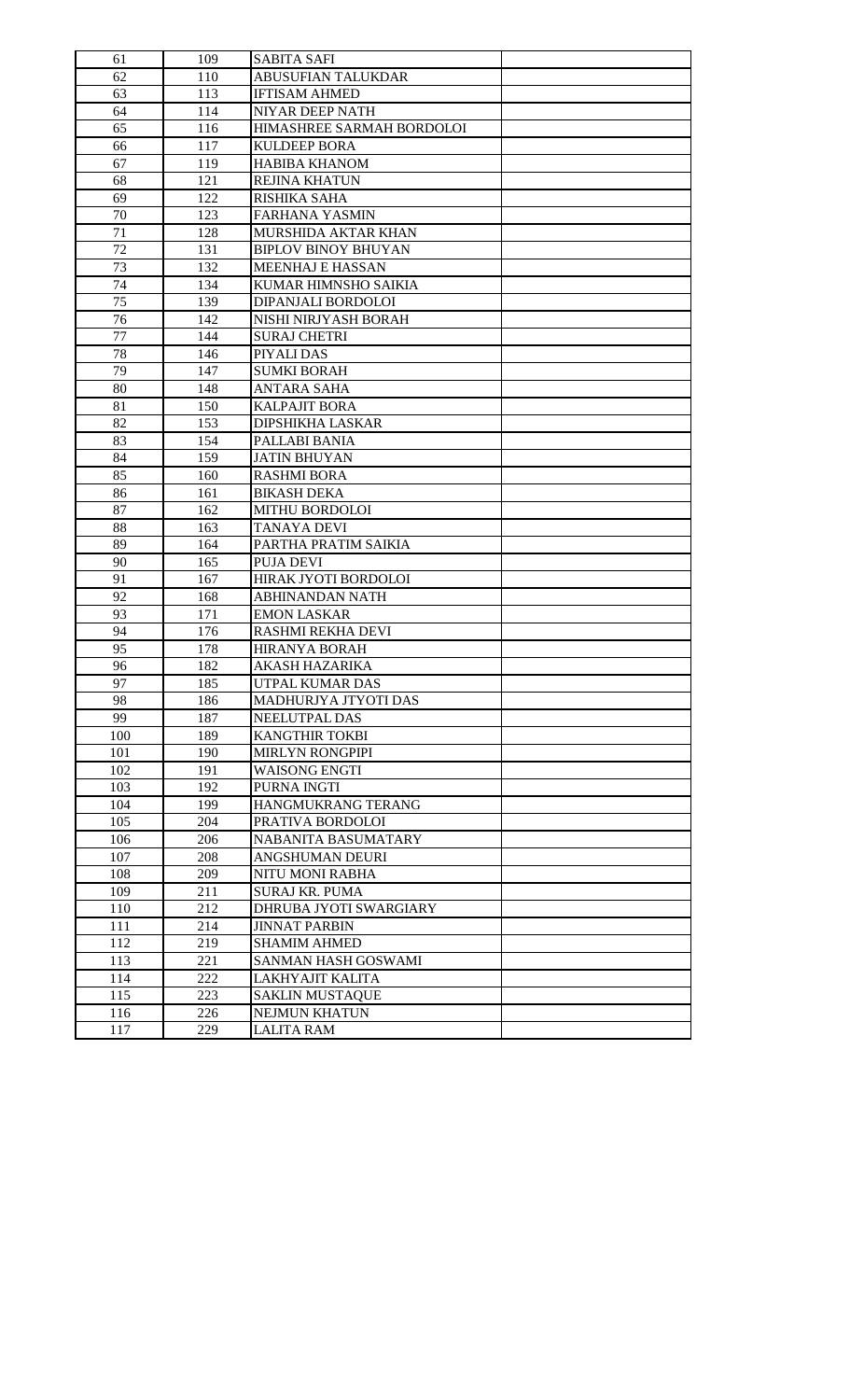# **ADP COLLEGE**

### **NAGAON,PIN-782002(ASSAM)**

## **SHIFT WISE STUDENT LIST**

#### **FREE ADMISSION**

**STREAM: ARTS SHIFT: B**

**SESSION: 2016 - 2017 CLASS: TDC 1ST SEM.**

| SL <sub>NO.</sub> | <b>ROLL NO</b> | <b>NAME</b>              | <b>Original Mark Sheet,</b><br><b>Certificate &amp;</b><br><b>Income Certificate</b> |
|-------------------|----------------|--------------------------|--------------------------------------------------------------------------------------|
| 1                 | 3              | NIKU MONI BORAH          |                                                                                      |
| $\overline{2}$    | $\overline{4}$ | <b>SABINA ASMIN</b>      |                                                                                      |
| 3                 | $\,8\,$        | <b>SHAMIMUL ISLAM</b>    |                                                                                      |
| $\overline{4}$    | 9              | MUHSINA BEGUM            |                                                                                      |
| 5                 | 15             | <b>IKRAMUL HUSSAIN</b>   |                                                                                      |
| 6                 | 17             | FARHANA IMRANA AHMED     |                                                                                      |
| 7                 | 19             | <b>DIGANTA BORA</b>      |                                                                                      |
| 8                 | 21             | HIMANGSHU KALITA         |                                                                                      |
| 9                 | 25             | <b>DILDAR HUSSAIN</b>    | <b>Documents Sibmitted</b>                                                           |
| 10                | 28             | PRIYANKA KALITA          |                                                                                      |
| 11                | 30             | <b>NOJMUL ISLAM</b>      |                                                                                      |
| 12                | 33             | <b>JAKARUL ISLAM</b>     | <b>Documents Sibmitted</b>                                                           |
| 13                | 35             | PUJA SAIKIA              | <b>Documents Sibmitted</b>                                                           |
| 14                | 38             | <b>NIPU BHUYAN</b>       |                                                                                      |
| 15                | 39             | <b>MANJURI KAR</b>       |                                                                                      |
| 16                | 40             | <b>ALMIN NARGIS</b>      |                                                                                      |
| 17                | 44             | ASHADUL ISLAM            | <b>Documents Sibmitted</b>                                                           |
| 18                | 46             | NITU MONI NATH           |                                                                                      |
| 19                | 47             | <b>SHAHIDUL ISLAM</b>    |                                                                                      |
| 20                | 51             | <b>REJINA BEGUM</b>      |                                                                                      |
| 21                | 54             | PABAN SAIKIA             |                                                                                      |
| 22                | 55             | REJUANA AFRUZ            |                                                                                      |
| 23                | 58             | KALYAN KANDALI           |                                                                                      |
| 24                | 59             | <b>RANJIT SIL</b>        |                                                                                      |
| 25                | 62             | UNJILA BEGUM             |                                                                                      |
| 26                | 67             | <b>RAJAK AKHTAR</b>      |                                                                                      |
| 27                | 73             | <b>SABINA YEASMIN</b>    |                                                                                      |
| 28                | 74             | <b>SALINA BEGUM</b>      |                                                                                      |
| 29                | 75             | <b>MAFIA RAHMAN</b>      | <b>Documents Sibmitted</b>                                                           |
| 30                | 78             | MUNMEE BEZBORUAH         |                                                                                      |
| 31                | 79             | <b>SIMA BARUAH</b>       |                                                                                      |
| 32                | 80             | <b>ENAMUL HOQUE</b>      |                                                                                      |
| 33                | 81             | KUMAR KRISHANU HAZARIKA  |                                                                                      |
| 34                | 83             | <b>SADDIK AHMED</b>      |                                                                                      |
| 35                | 84             | <b>SMRITI HAZARIKA</b>   |                                                                                      |
| 36                | 86             | MINHAJUL ISLAM BARBHUYAN |                                                                                      |
| 37                | 91             | JAYANTA BARUAH           |                                                                                      |
| 38                | 92             | <b>SABIKUN NAHAR</b>     |                                                                                      |
| 39                | 93             | CHINMOYEE HAZARIKA       |                                                                                      |
| 40                | 95             | KABYASHRI MEDHI          | <b>Documents Sibmitted</b>                                                           |
| 41                | 97             | <b>BIDISHA SAIKIA</b>    |                                                                                      |
| 42                | 99             | TRIBENI BORA             |                                                                                      |
| 43                | 101            | <b>MEHERUN AKTAR</b>     | Documents Sibmitted                                                                  |
| 44                | 102            | PRAHALIKA KOUSIK         |                                                                                      |
| 45                | 103            | PRABAL SAIKIA            |                                                                                      |
| 46                | 104            | <b>MASUMA KHATUN</b>     |                                                                                      |
| 47                | 105            | <b>WASIM SIKDAR</b>      |                                                                                      |
| 48                | 106            | FIRDUS ALOM LASKAR       |                                                                                      |
| 49                | 111            | RAJKUMARI NAMRATA        |                                                                                      |
| 50                | 112            | FAHIDA MOMTAZ            | <b>Documents Sibmitted</b>                                                           |
| 51                | 115            | WASHIM AKRAM             |                                                                                      |
| 52                | 118            | <b>UNMANA BORA</b>       |                                                                                      |
| 53                | 120            | <b>HEMANTA BISWAS</b>    | <b>Documents Sibmitted</b>                                                           |
| 54                | 124            | JIMI BORA                |                                                                                      |
| 55                | 125            | HIMAKSHI BORDOLOI        |                                                                                      |
| 56                | 126            | <b>JIMONI DAS</b>        | <b>Documents Sibmitted</b>                                                           |
| 57                | 127            | <b>MUNMUN NEHAR</b>      | Documents Sibmitted                                                                  |
| 58                | 129            | YASMIN BEGUM             | <b>Documents Sibmitted</b>                                                           |